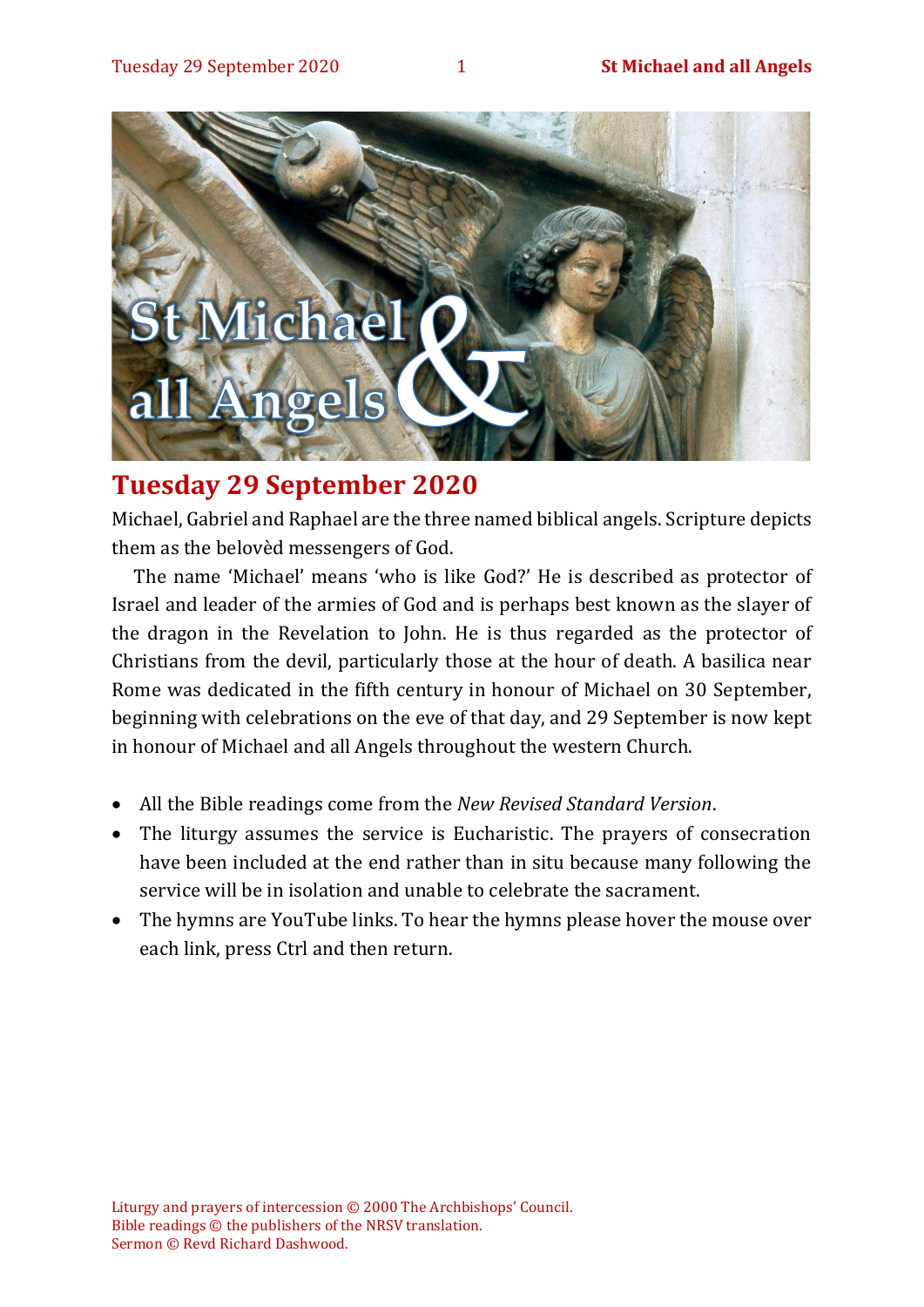#### **Introduction and welcome**

HYMN 1 **[Angel voices ever singing](https://www.youtube.com/watch?v=nig-VqlyGzA)** (please click on this link to hear the hymn)

# **The Welcome**

In the name of the Father, and of the Son, and of the Holy Spirit

All **Amen.**

The Lord be with you

All **And also with you.**

# **The Preparation**

All **Almighty God,**

**to whom all hearts are open, all desires known, and from whom no secrets are hidden: cleanse the thoughts of our hearts by the inspiration of your Holy Spirit, that we may perfectly love you, and worthily magnify your holy name; through Christ our Lord. Amen.**

Our Lord Jesus Christ said: The first commandment is this: 'Hear, O Israel, the Lord our God is the only Lord. You shall love the Lord your God with all your heart, with all your soul, with all your mind, and with all your strength.'

And the second is this: 'Love your neighbour as yourself.' There is no other commandment greater than these. On these two commandments hang all the law and the prophets. All **Amen. Lord, have mercy.**

We have come to Mount Zion, the city of the living God, the heavenly Jerusalem, to myriads of angels, to God, the judge of all, and to Jesus the mediator of a new covenant.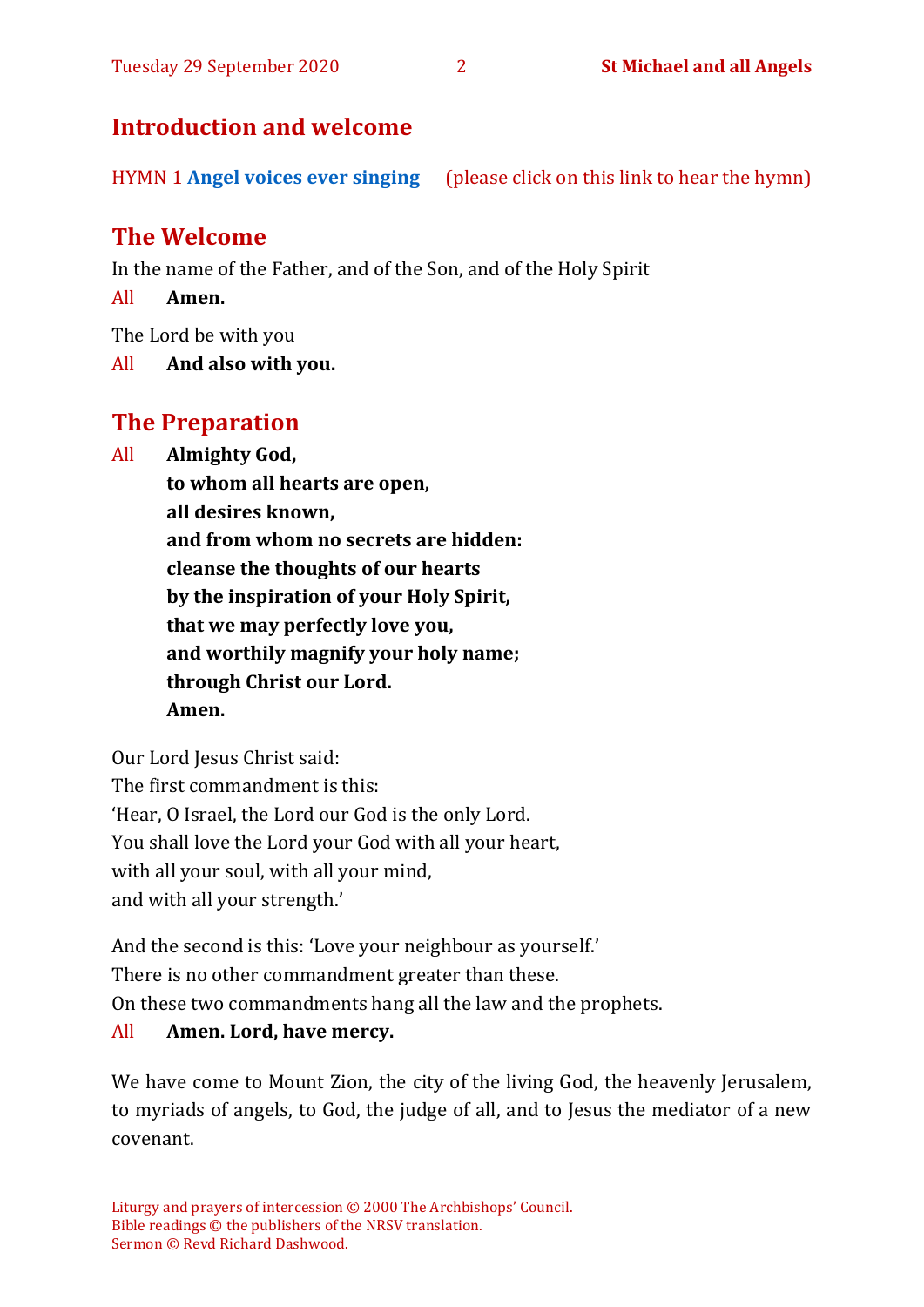All **Almighty God, our heavenly Father, we have sinned against you and against our neighbour in thought and word and deed, through negligence, through weakness, through our own deliberate fault. We are truly sorry and repent of all our sins. For the sake of your Son Jesus Christ, who died for us, forgive us all that is past and grant that we may serve you in newness of life to the glory of your name. Amen.**

Almighty God,

who forgives all who truly repent, have mercy upon you, pardon and deliver you from all your sins, confirm and strengthen you in all goodness, and keep you in life eternal; through Jesus Christ our Lord. All **Amen.**

# **The Gloria**

This Gloria is sung to the tune of 'Cwm Rhondda'. Click **[here](about:blank)** for the tune.

All **Glory be to God in Heaven, Songs of joy and peace we bring, Thankful hearts and voices raising, To creation's Lord we sing. Lord we thank you, Lord we praise you, Glory be to God our King: Glory be to God our King. Lamb of God, who on our shoulders, Bore the load of this world's sin; Only Son of God the Father, You have brought us peace within.**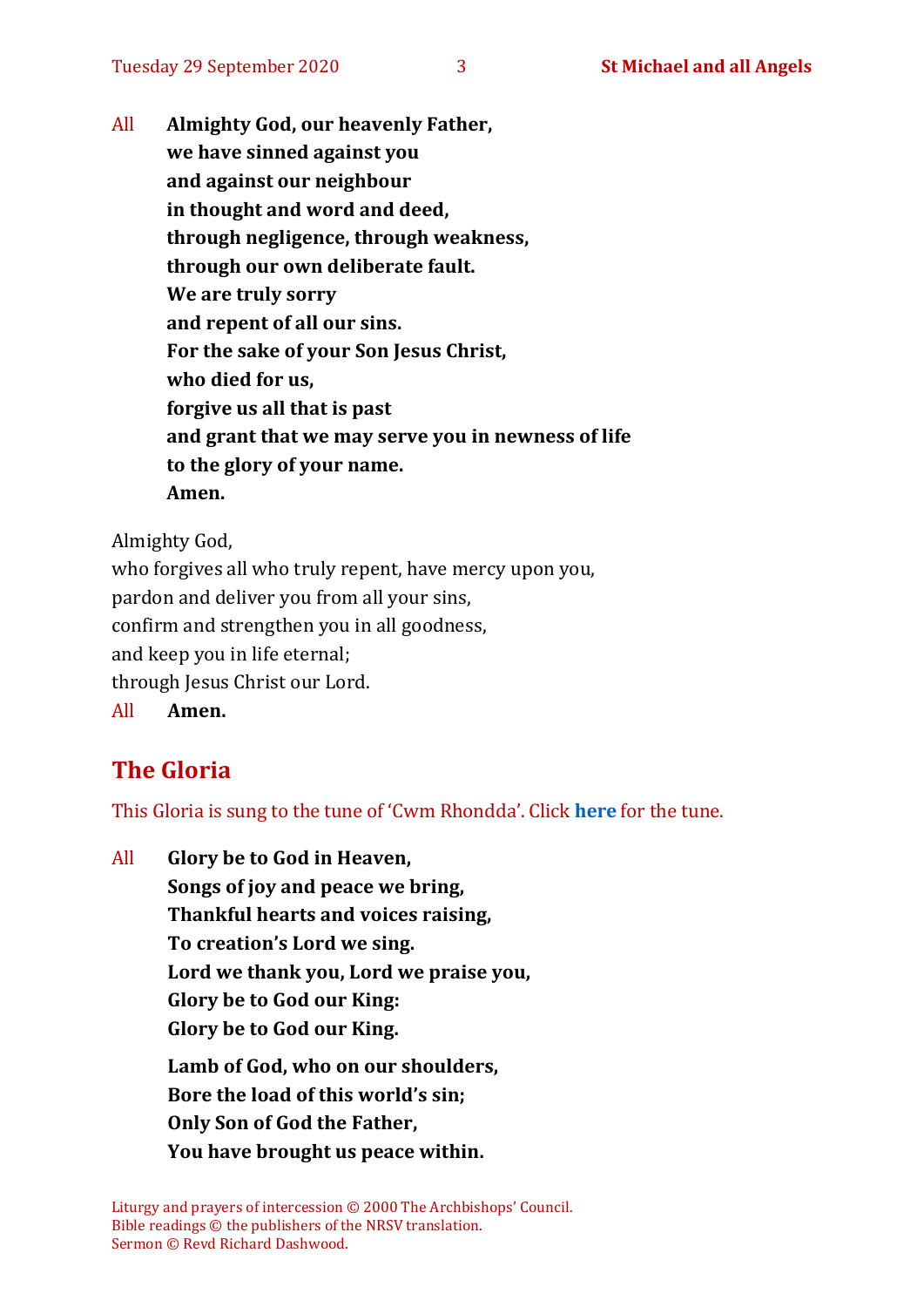**Lord, have mercy, Christ have mercy, Now your glorious reign begin: Now your glorious reign begin.**

**You O Son of God are Holy, You we praise with one accord. None in heav'n or earth is like you, Only you are Christ the Lord. With the Father and the Spirit, Ever worshipped and adored: Ever worshipped and adored.**

# **The Collect for St Michael and all Angels**

Everlasting God, you have ordained and constituted the ministries of angels and mortals in a wonderful order: grant that as your holy angels always serve you in heaven, so, at your command, they may help and defend us on earth; through Jesus Christ your Son our Lord, who is alive and reigns with you, in the unity of the Holy Spirit, one God, now and for ever. All **Amen.**

#### **First reading**

A reading from the first book of Moses called Genesis

Jacob left Beer-sheba and went toward Haran. He came to a certain place and stayed there for the night, because the sun had set. Taking one of the stones of the place, he put it under his head and lay down in that place. And he dreamed that there was a ladder set up on the earth, the top of it reaching to heaven; and the angels of God were ascending and descending on it. And the Lord stood beside him and said, 'I am the Lord, the God of Abraham your father and the God of Isaac; the land on which you lie I will give to you and to your offspring; and your offspring shall be like the dust of the earth, and you shall spread abroad to the west and to the east and to the north and to the south; and all the families of the earth shall be blessed in you and in your offspring. Know that I am with you and will keep you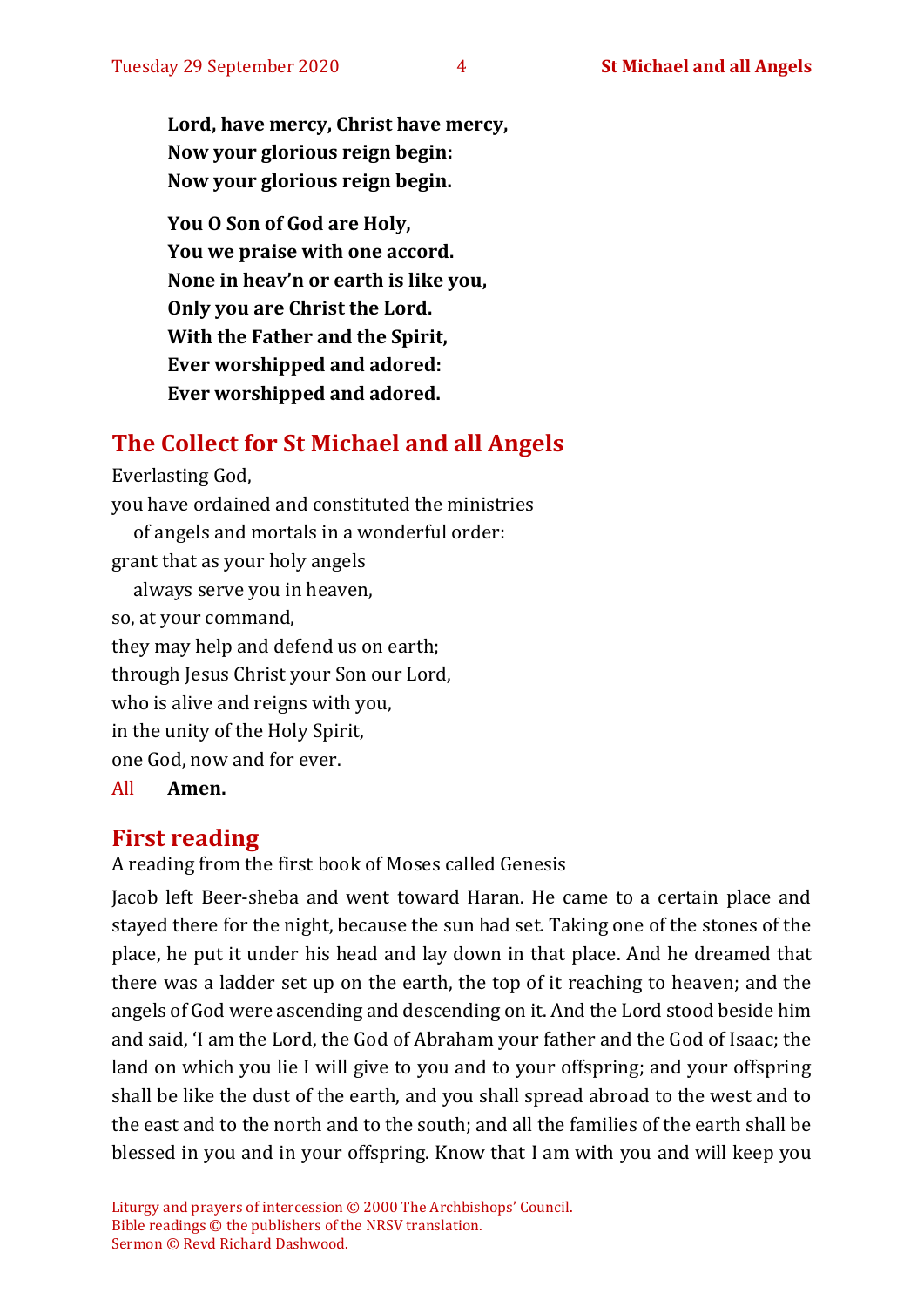wherever you go, and will bring you back to this land; for I will not leave you until I have done what I have promised you.'

Then Jacob woke from his sleep and said, 'Surely the Lord is in this place—and I did not know it!' And he was afraid, and said, 'How awesome is this place! This is none other than the house of God, and this is the gate of heaven.' *Genesis 28:10–17*

This is the Word of the Lord

All **Thanks be to God.**

#### **Second reading**

A reading from the Revelation of St John the Divine

War broke out in heaven; Michael and his angels fought against the dragon. The dragon and his angels fought back, but they were defeated, and there was no longer any place for them in heaven. The great dragon was thrown down, that ancient serpent, who is called the Devil and Satan, the deceiver of the whole world —he was thrown down to the earth, and his angels were thrown down with him.

Then I heard a loud voice in heaven, proclaiming, 'Now have come the salvation and the power and the kingdom of our God and the authority of his Messiah, for the accuser of our comrades has been thrown down, who accuses them day and night before our God. But they have conquered him by the blood of the Lamb and by the word of their testimony, for they did not cling to life even in the face of death. Rejoice then, you heavens and those who dwell in them! But woe to the earth and the sea, for the devil has come down to you with great wrath, because he knows that his time is short!' *Revelation 12:7–12*

This is the Word of the Lord

All **Thanks be to God.**

#### HYMN 2 **[Majesty, worship His majesty](https://www.youtube.com/watch?v=BcbCAq_A7to)** (click on this link to hear the hymn)

#### **Gospel reading**

Hear the Gospel of our Lord Jesus Christ according to John

All **Glory to you O Lord.**

When Jesus saw Nathanael coming toward him, he said of him, 'Here is truly an Israelite in whom there is no deceit!' Nathanael asked him, 'Where did you get to know me?' Jesus answered, 'I saw you under the fig tree before Philip called you.' Nathanael replied, 'Rabbi, you are the Son of God! You are the King of Israel!' Jesus answered, 'Do you believe because I told you that I saw you under the fig tree? You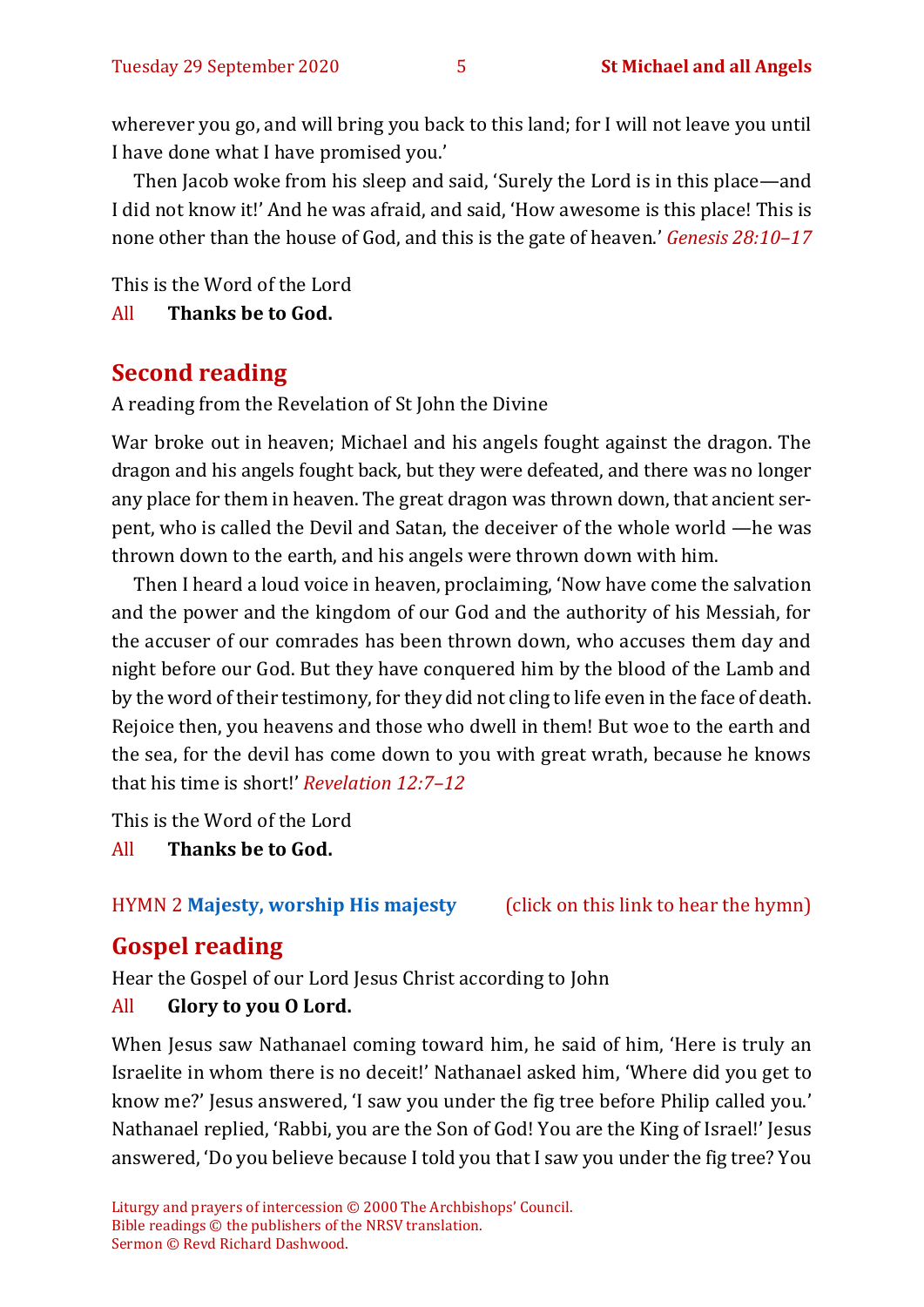will see greater things than these.' And he said to him, 'Very truly, I tell you, you will see heaven opened and the angels of God ascending and descending upon the Son of Man.' *John 1:47–51*

This is the Gospel of the Lord All **Praise to you O Christ.** 

#### **Sermon**

The feast we celebrate today is sometimes known by the name of Michaelmas. Sadly, despite it ending in 'mas' which reminds us of Christmas, this is not a feast which necessarily captures the imagination of many Christians today. There is however one very important thing that can happen at this time of year. It is an ember season which is the name given to those points in the year when ordinations of new clergy take place. The most popular time for this admittedly is at Petertide in June but Michaelmas ordinations can and do happen. They happen all over the country at the moment because they simply couldn't occur back in the summer of this strange year 2020. For me, this is an especially precious time because, almost exactly a year ago, I was ordained a priest at St Thomas' in Moorside.

When I celebrated the Eucharist for the first time, my tutor from Mirfield came to preach. He told a funny anecdote about an old vicar he knew who had an organist called Michael. Whenever Michael entered the church, the vicar would greet him not by name but with the booming exclamation 'HE WHO IS LIKE GOD!' Oddly enough, that vicar hadn't gone potty at all. That is what the name Michael means. In Old Testament Hebrew there are generally two words for God, El or Elohim and Yahweh. The first simply means a divine being and it is how God is described in the story of creation. The second name, Yahweh, means 'I am that I am.' I think this means that God, being the source of all creation, doesn't need a proper name or calling card. He is GOD, pure and simple. A huge number of Biblical names many of which are still in use, reference one or other of these titles for God. By name, many of us are associated with our creator. IsaiAH, JeremiAH, HannAH, SarAH are some examples derived from YAHweh. Even Jesus' name in his own mother tongue would likely have been pronounced Yeshu-AH. As for El, congratulations to all Samuels, Rachels etc. on having such a holy name. You have something in common with the archangels. MichaEL, GabriEL and RaphaEL.

I don't how other folk feel about angels. Some of us might only give them thought when placing a toy one atop the Christmas tree. Some of us may cherish the hope of a guardian angel (and the scripture readings for today lend some support to that faith.) Some of us I suspect come over very British and sceptical about the truth of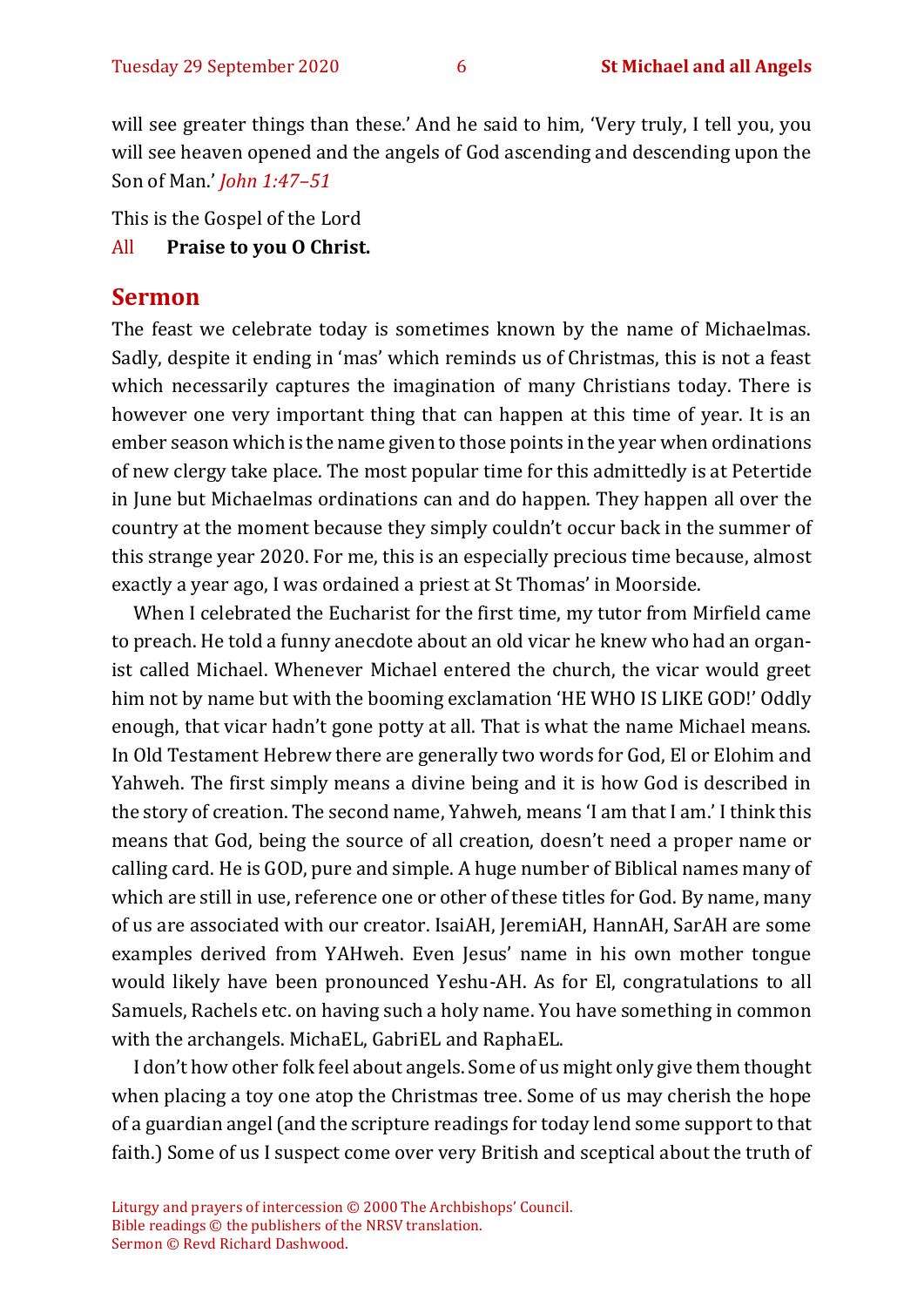such heavenly creatures. We cannot pretend to know what heaven is like or who is there and we should to be wary of anyone who thinks they can. What we *can* say is that God the Holy Trinity has shown himself to be a relational, sociable kind of God. The creation of the world, teeming with life in all its rich diversity, points to a God who delights in having communion with other living things. The angels are those who live in an extraordinarily close intimacy with the living God Himself with no barrier of pain, fear or sin in the way. This is something promised to each of us by the resurrection of Jesus; a new and transformed life in a new and transformed creation. This is a best guess as to what heaven will be like. We shall simply be alive in some form or another, delighting in the presence of God. No pain, no hunger, no loss or separation, no anger or hatred or resentment. Nothing but a perfect sharing in the life of God.

And what is the path to this heavenly Kingdom? It is to try with all our might to be 'Michaels', to be those who are like God. *Be more like God.* If that seems farfetched then think of it as 'Being Christlike.' There is Christian mission in a nutshell. Pray faithfully. Teach wisely. Give generously of time, talents and money if we can to the service of the less fortunate. Be ready to explain the Christian faith and hope in God whenever anyone asks us to. Be ready to fight like Michael and his angels against the evils and injustices of this world and we will be like God and we shall be with God.

Today's collect suggests that we have powerful allies in our struggle for the love, justice and mercy of God to be realised throughout creation. Those allies are the angels. And the God who made us and after whom so many of us are named has 'constituted the services of Angels and mortals in a wonderful order.' So never fear that your efforts to make a difference or even your churches efforts aren't big enough. We've got some very special friends on our side!

#### **The Creed**

Do you believe and trust in God the Father, the source of all being and life, the one for whom we exist? All **We believe and trust in him.**

Do you believe and trust in God the Son, who took our human nature, died for us and rose again?

#### All **We believe and trust in him.**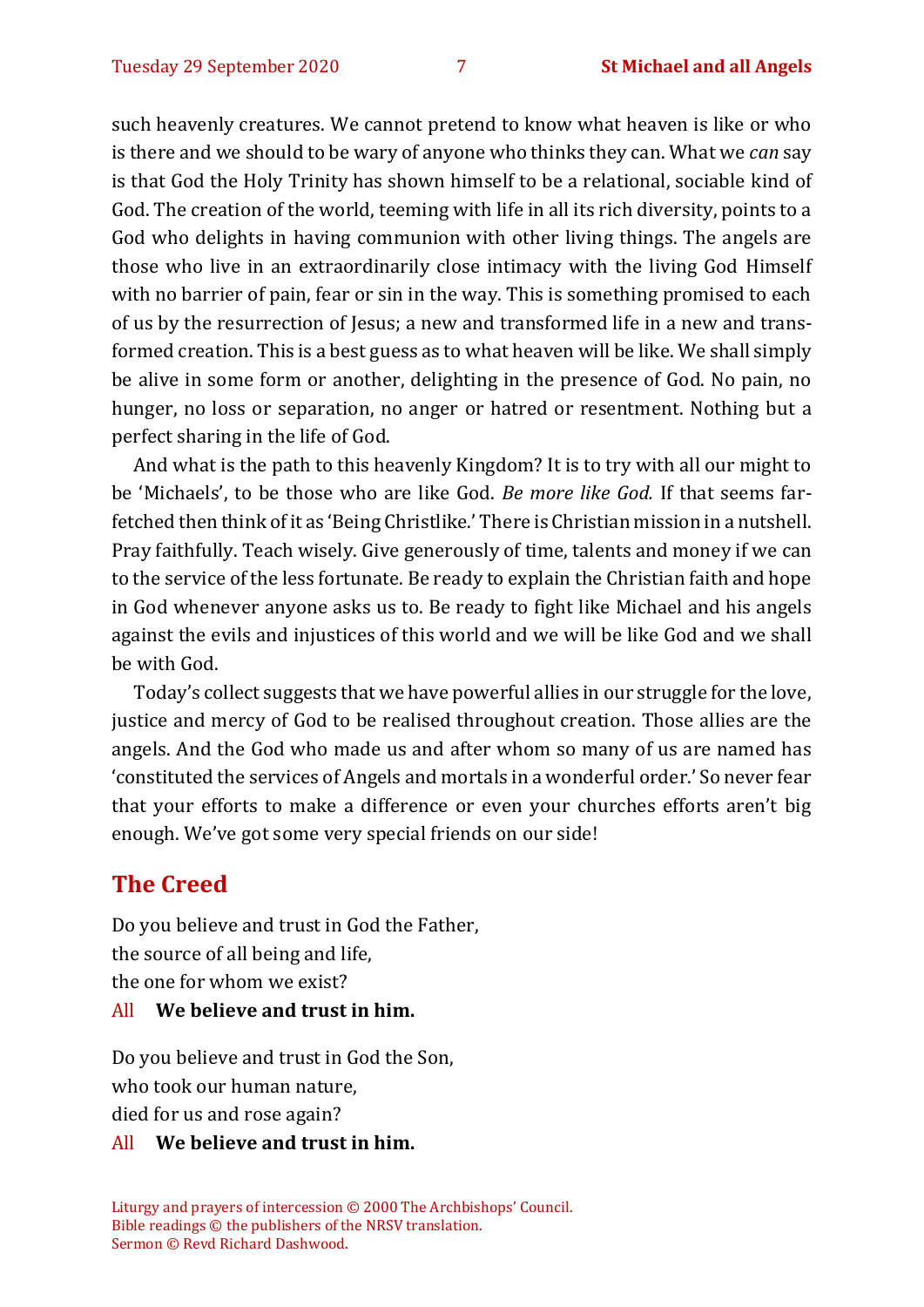Do you believe and trust in God the Holy Spirit, who gives life to the people of God and makes Christ known in the world?

#### All **We believe and trust in him.**

This is the faith of the Church.

All **This is our faith. We believe and trust in one God, Father, Son and Holy Spirit. Amen.**

# **Prayers of intercession**

In the power of the Spirit, and in union with Christ, let us pray to the Father.

Father in heaven,

by his blood your Christ has ransomed us to you, and has made us a kingdom and priests to you our God. As the angels minister to you in heaven, strengthen your Church to serve you here on earth. Lord, hear us,

#### **All Lord, graciously hear us.**

Father in heaven,

when the angels greeted the birth of your Son they sang for joy 'Glory to God and peace on earth'. Bless with Christ's peace the nations of the world. Lord, hear us,

#### **All Lord, graciously hear us.**

Father in heaven,

your Son has promised to your children

Protect by your mercy our neighbours, families and friends.

Lord, hear us,

#### **All Lord, graciously hear us.**

Father in heaven,

you give your angels charge over those who trust in you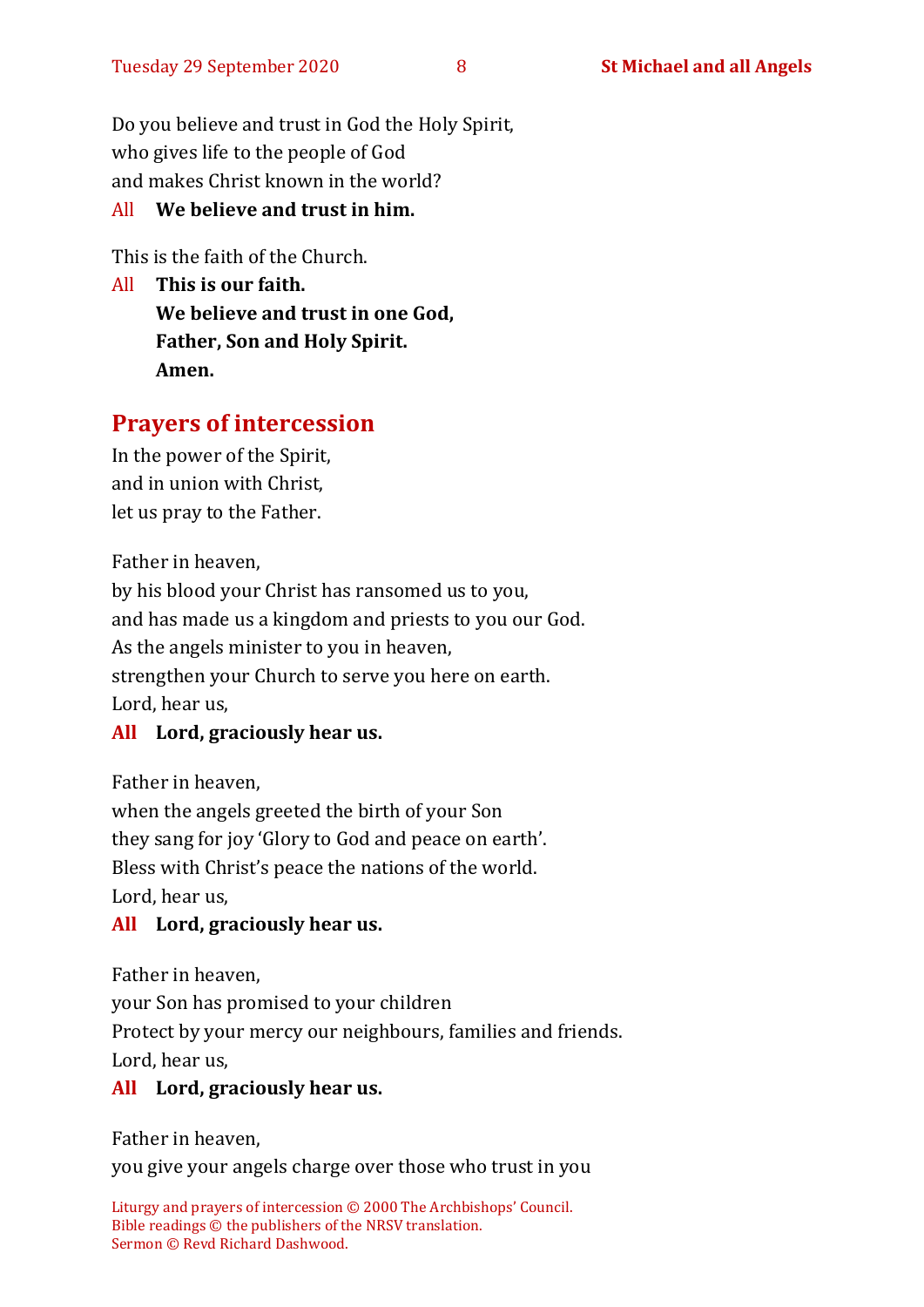to guard them in all their ways.

Be with those in trouble…,

rescue them and show them your salvation.

Lord, hear us,

#### **All Lord, graciously hear us.**

Father in heaven,

your angel declares 'Blessed are the dead who die in the Lord.'

'Blessed indeed,' says the Spirit,

'for they may rest from their labours,

for they take with them the record of their deeds.'

Enfold in your love [… and] all who come in faith

to your judgement seat in heaven.

Lord, hear us,

#### **All Lord, graciously hear us.**

Father in heaven,

the angels sing by day and night around your throne: 'Holy, holy, holy is the Lord God almighty.' With Michael, prince of the angels, who contends by our side, with Gabriel, your herald, who brings glad tidings, with Raphael, the protector, who ministers your healing, and with the whole company of heaven, we worship you, we give you glory, we sing your praise and exalt you for ever. All **Amen.**

Merciful Father,

All **accept these prayers for the sake of your Son, our Saviour Jesus Christ. Amen.**

# **The peace**

Hear again the song of the angels: 'Glory to God in the highest, and on earth peace.'

The peace of the Lord be always with you,

#### All **And also with you.**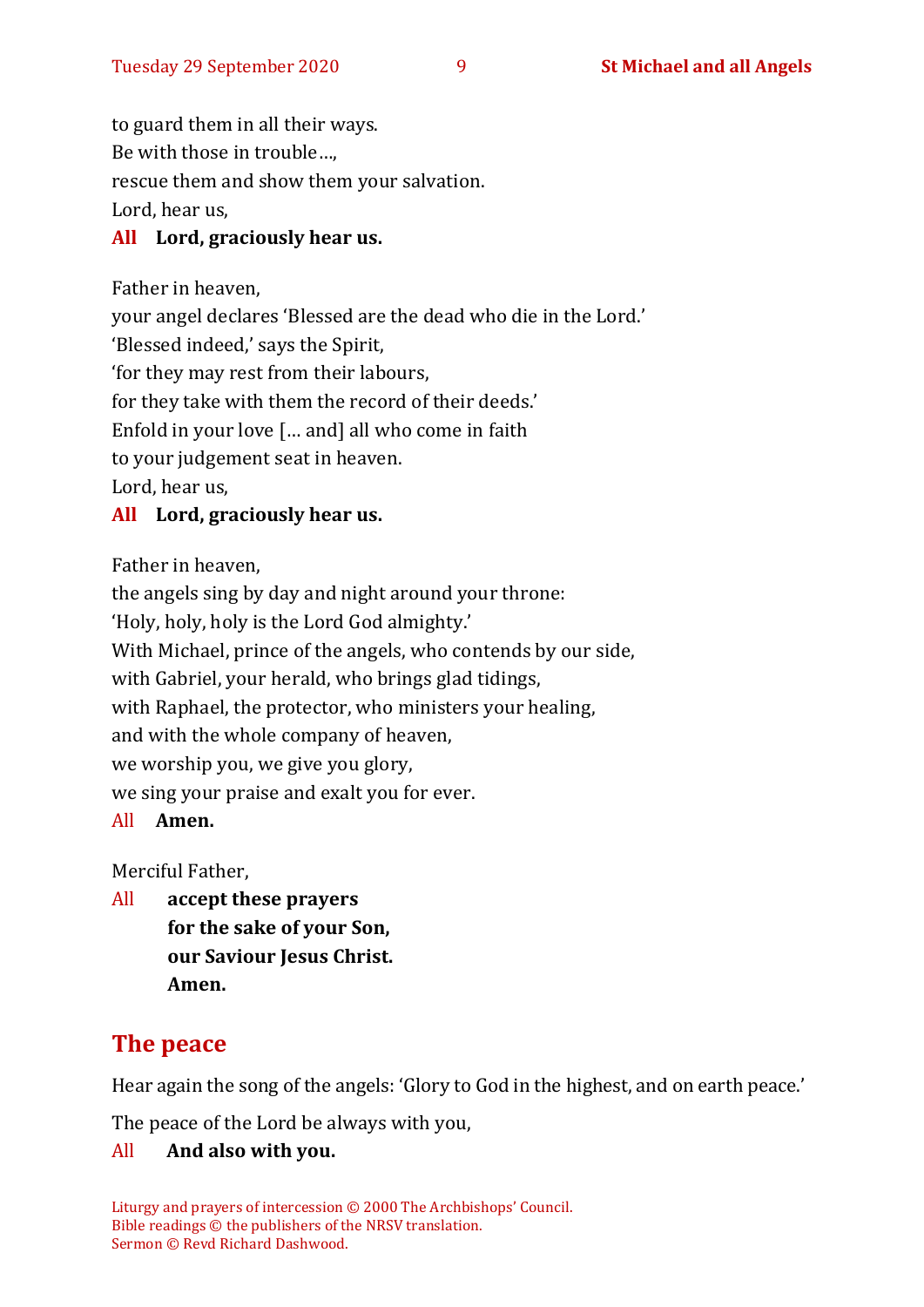HYMN 3 **[All hail the power of Jesus' name](https://www.youtube.com/watch?v=5WVSyGBBfi8)** (click on this link to hear the hymn)

The liturgy of the Communion Service appears below

# The Dismissal

God keep you in the fellowship of his saints; Christ protect you by the ministry of the angels; the Spirit make you holy in God's service; and the blessing of God almighty, the Father, the Son, and the Holy Spirit, be among you and remain with you always.

All **Amen.**

#### HYMN 4 **[I cannot tell](https://www.youtube.com/watch?v=62wk5KvI7-w)** (please click on this link to hear the hymn)

Go in peace to love and serve the Lord.

#### All **In the name of Christ. Amen.**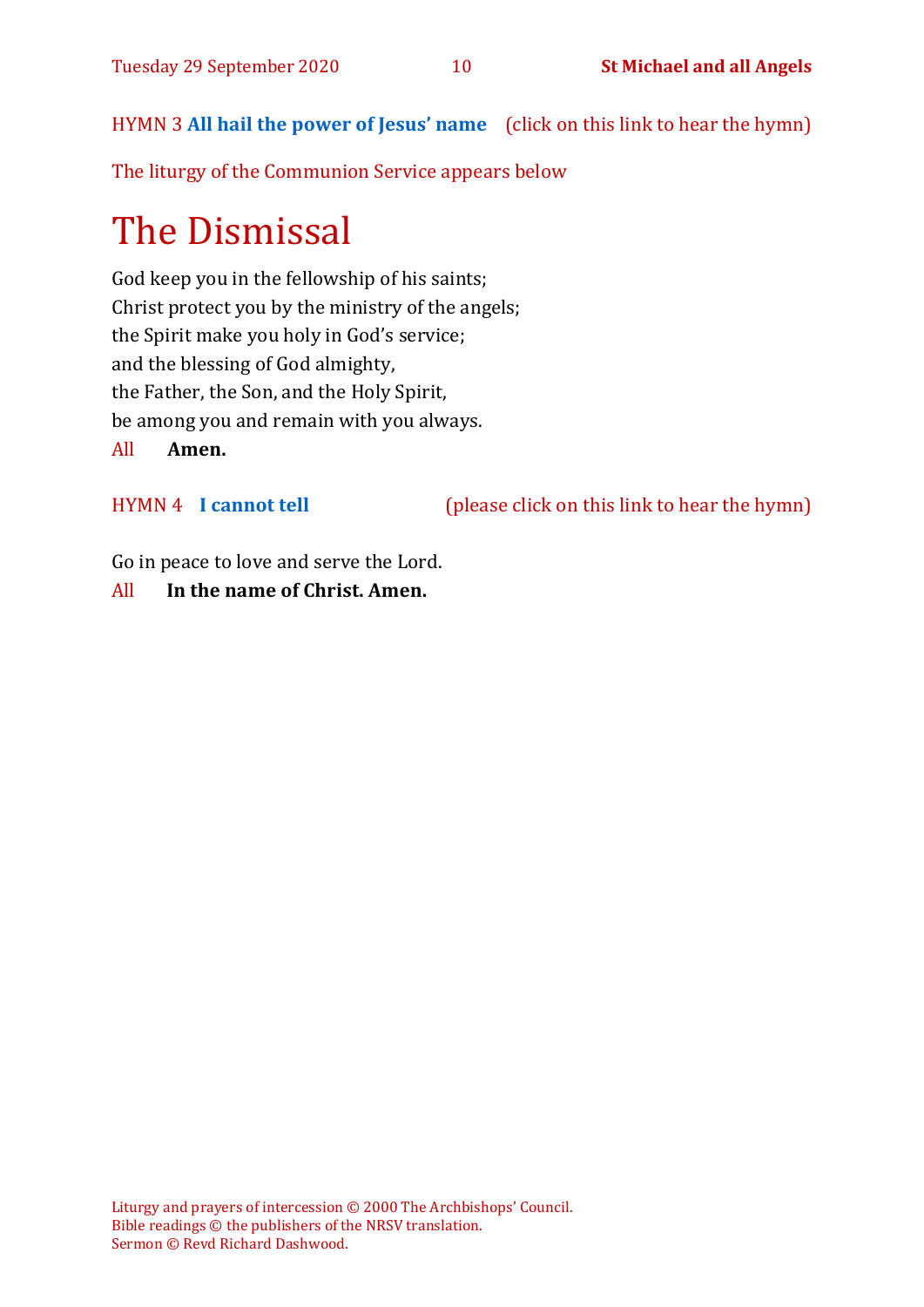# The Liturgy of the Sacrament

# Eucharistic Prayer (prayer E)

The Lord be with you

#### All **and also with you.**

Lift up your hearts.

#### All **We lift them to the Lord.**

Let us give thanks to the Lord our God.

#### All **It is right to give thanks and praise.**

It is indeed right and good, our duty and our salvation, always and everywhere to give you thanks, Lord, holy Father, almighty and eternal God, through your Son, our Saviour Jesus Christ. You reveal your wise purpose for the salvation of the human race by assigning to the angels and archangels the ministry of your steadfast love and protection. While they contemplate your glory, standing before you and singing your praise, they keep a faithful vigil for us, guarding us along the way that leads to life, and guiding us towards the kingdom of your light. In joyful gladness we unite our voices with theirs and sing the ageless hymn of your praise:

All **Holy, holy, holy Lord, God of power and might, heaven and earth are full of your glory. Hosanna in the highest. Blessed is he who comes in the name of the Lord. Hosanna in the highest.**

We praise and bless you, loving Father, through Jesus Christ, our Lord; and as we obey his command, send your Holy Spirit, that broken bread and wine outpoured may be for us the body and blood of your dear Son.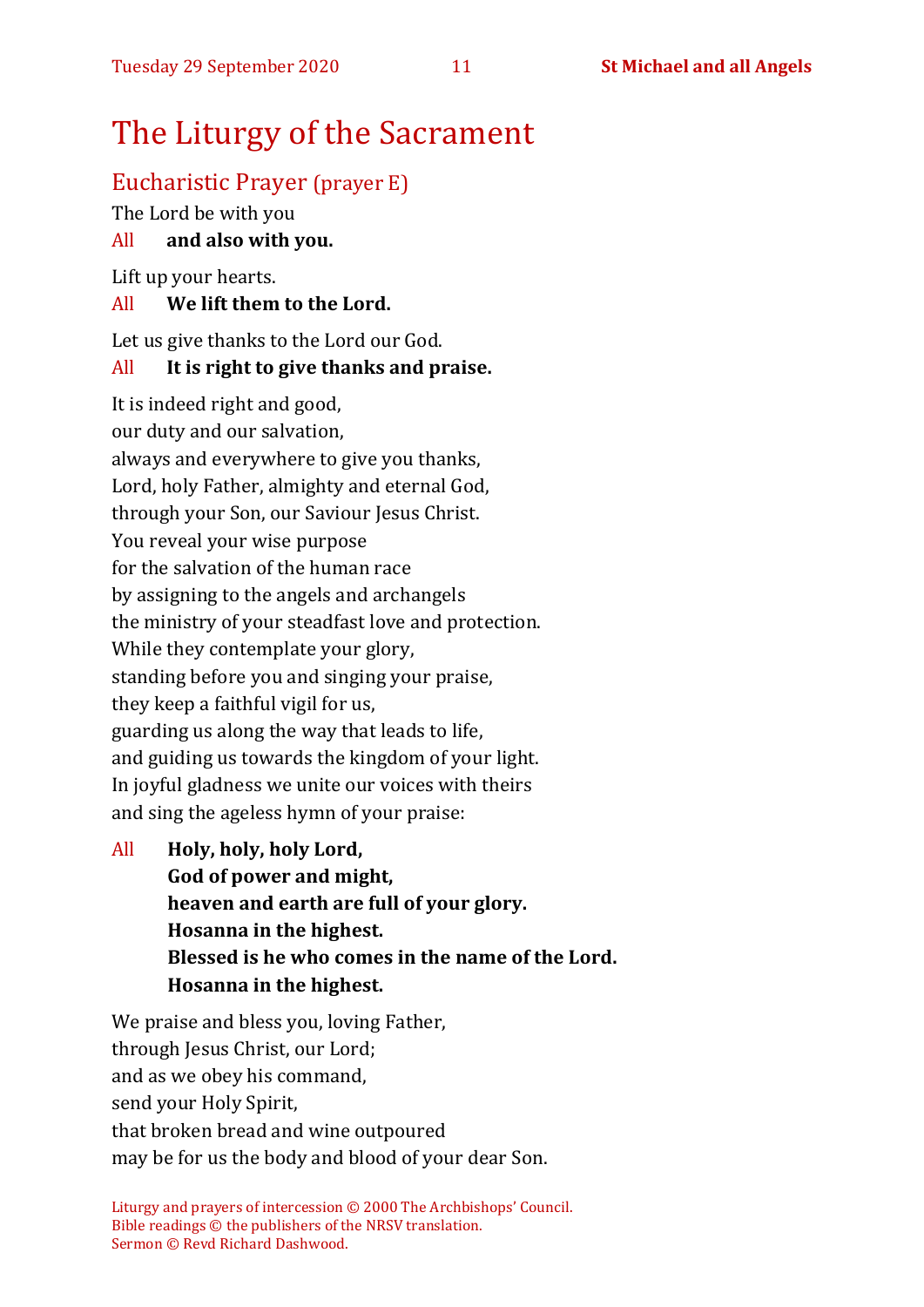On the night before he died he had supper with his friends and, taking bread, he praised you. He broke the bread, gave it to them and said: Take, eat; this is my body which is given for you; do this in remembrance of me.

When supper was ended he took the cup of wine. Again he praised you, gave it to them and said: Drink this, all of you; this is my blood of the new covenant, which is shed for you and for many for the forgiveness of sins. Do this, as often as you drink it, in remembrance of me.

So, Father, we remember all that Jesus did, in him we plead with confidence his sacrifice made once for all upon the cross.

Bringing before you the bread of life and cup of salvation, we proclaim his death and resurrection until he comes in glory.

Great is the mystery of faith:

All **Christ has died. Christ is risen. Christ will come again.**

Lord of all life, help us to work together for that day when your kingdom comes and justice and mercy will be seen in all the earth.

Look with favour on your people, gather us in your loving arms and bring us with St Michael all the saints to feast at your table in heaven.

Through Christ, and with Christ, and in Christ, in the unity of the Holy Spirit, all honour and glory are yours, O loving Father,

for ever and ever.

#### All **Amen.**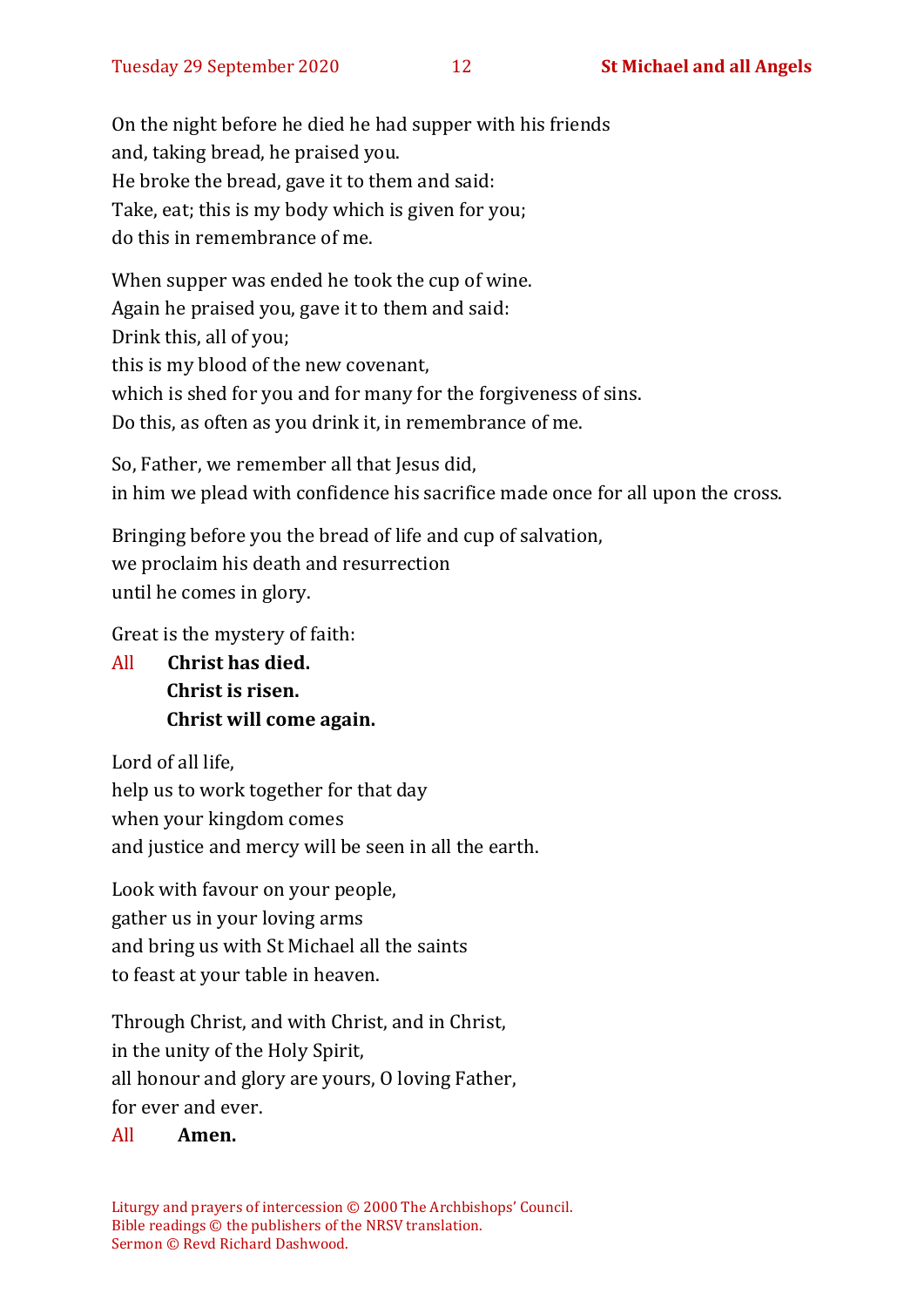# The Lord's Prayer

As our Saviour taught us, so we pray

All **Our Father in heaven, hallowed be your name, your kingdom come, your will be done, on earth as in heaven. Give us today our daily bread. Forgive us our sins as we forgive those who sin against us. Lead us not into temptation but deliver us from evil. For the kingdom, the power,** 

**and the glory are yours now and for ever. Amen.**

# Breaking of the Bread

We break this bread to share in the body of Christ.

- All **Though we are many, we are one body, because we all share in one bread.**
- All **Lamb of God,**

**you take away the sin of the world, have mercy on us.**

**Lamb of God, you take away the sin of the world, have mercy on us.**

**Lamb of God, you take away the sin of the world, grant us peace.**

Draw near with faith. Receive the body of our Lord Jesus Christ which he gave for you, and his blood which he shed for you. Eat and drink in remembrance that he died for you, and feed on him in your hearts by faith with thanksgiving.